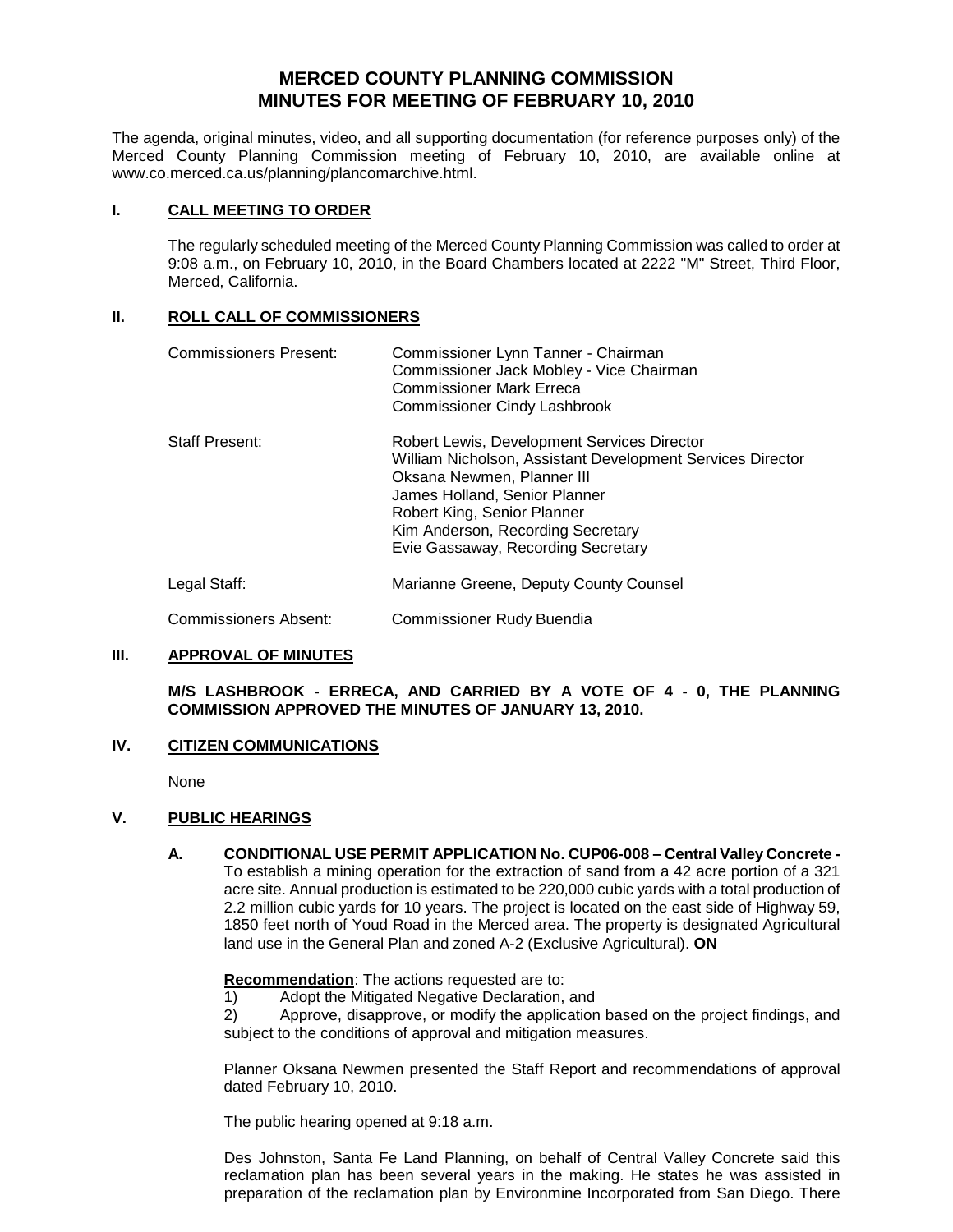**Page 2**

were two seasons of biological surveys plus a third summer for peer review of those surveys by the County's consultant PBS & J. Everything that could be found was found and inventoried. The three elderberry shrubs found on site will be moved off site to an adjacent area where additional elderberries will be planted also as mitigation. This project is near the river but is not proposed to go below the water level of the river. The floor of the excavation will be above the river and above the FEMA flood plain. He requests the Commission's approval and states he is available for questions.

The public hearing closed at 9:21 a.m.

Commissioner Lashbrook asked if the land on back side of this project is owned by the Robinson's. Mr. Johnston confirmed that it is owned by the Robinson's.

County Counsel Marianne Greene requests that the term in Condition No. 24 be modified to eliminate the first clause where it states "the applicant shall enter into the following agreement with the County within 30 days of the Planning Commission hearing". Instead, simply state as a term and condition of the project that you adopt, "the applicant has the duty," removing the word contracted; insert the name of the applicant which is Central Valley Concrete, then going down to where it says "name of project (hereinafter project)" insert instead "Conditional Use Permit Application No. CUP06-008 – Central Valley Concrete". She says by doing it this way, it is a term and condition in the project to indemnify the County in case there is a law suit upon approval of the project. If anyone has any questions she will be happy to answer them.

Robert Lewis, Development Services Director, asks Planner Oksana Newmen to go over her memorandum to the Commission for clarification for the Planning Commission on Condition No.'s 2, 22, 29-30, and the adding of Condition No. 33.

Planner Oksana Newmen says Condition No. 2 should be modified just to clarify that no Sunday operations are permitted. Condition No. 22 should be revised to read the following:

Topsoil shall be applied at a depth of three inches within the Revegetation Strip. Topsoil shall be applied at a depth of three inches over the remaining mining area.

Planner Oksana Newmen explains the numbering of the Conditions of Approval should be revised after Condition No. 29 to continue to Condition No. 30 (as opposed to Condition No. 23). Also we will be adding Condition No. 33 to address comments submitted by the US Fish and Wildlife Service which states:

Elderberry bush transplantation shall be overseen by a qualified biologist, and according to the "Conservation Guidelines for the Valley Elderberry Longhorn Beetle" (Guidelines) dated July 9, 1999. A written report must be prepared by a qualified biologist in each of the years in which a monitoring survey is required. Copies of the report must be submitted by December 31 of the same year to the Service and the Department of Fish and Game. The report must explicitly address the status and progress of the transplanted and planted elderberry and associated native plants and trees, as well as any failings of the conservation plan and the steps taken to correct them. Reports to the Service should include the following file references number: 81420-2008-TA-1335.

**MOTION: M/S MOBLEY - ERRECA, AND CARRIED BY A VOTE OF 4 - 0, THE PLANNING COMMISSION ADOPTS THE MITIGATED NEGATIVE DECLARATION FOR CONDITIONAL USE PERMIT APPLICATION No. CUP06-008 ACCORDING TO CEQA GUIDELINES BASED UPON THE THREE FINDINGS.**

**MOTION: M/S MOBLEY - ERRECA, CARRIED BY A VOTE OF 4 - 0, THE PLANNING COMMISSION CONCURS WITH THE STAFF REPORT AND RECOMMENDATIONS DATED FEBRUARY 10, 2010, AND APPROVES CONDITIONAL USE PERMIT APPLICATION No. CUP06-008 AND THE RECLAMATION PLAN BASED ON THE 10 FINDINGS AND RECOMMENDED 33 CONDITIONS OF APPROVAL SET FORTH IN THE**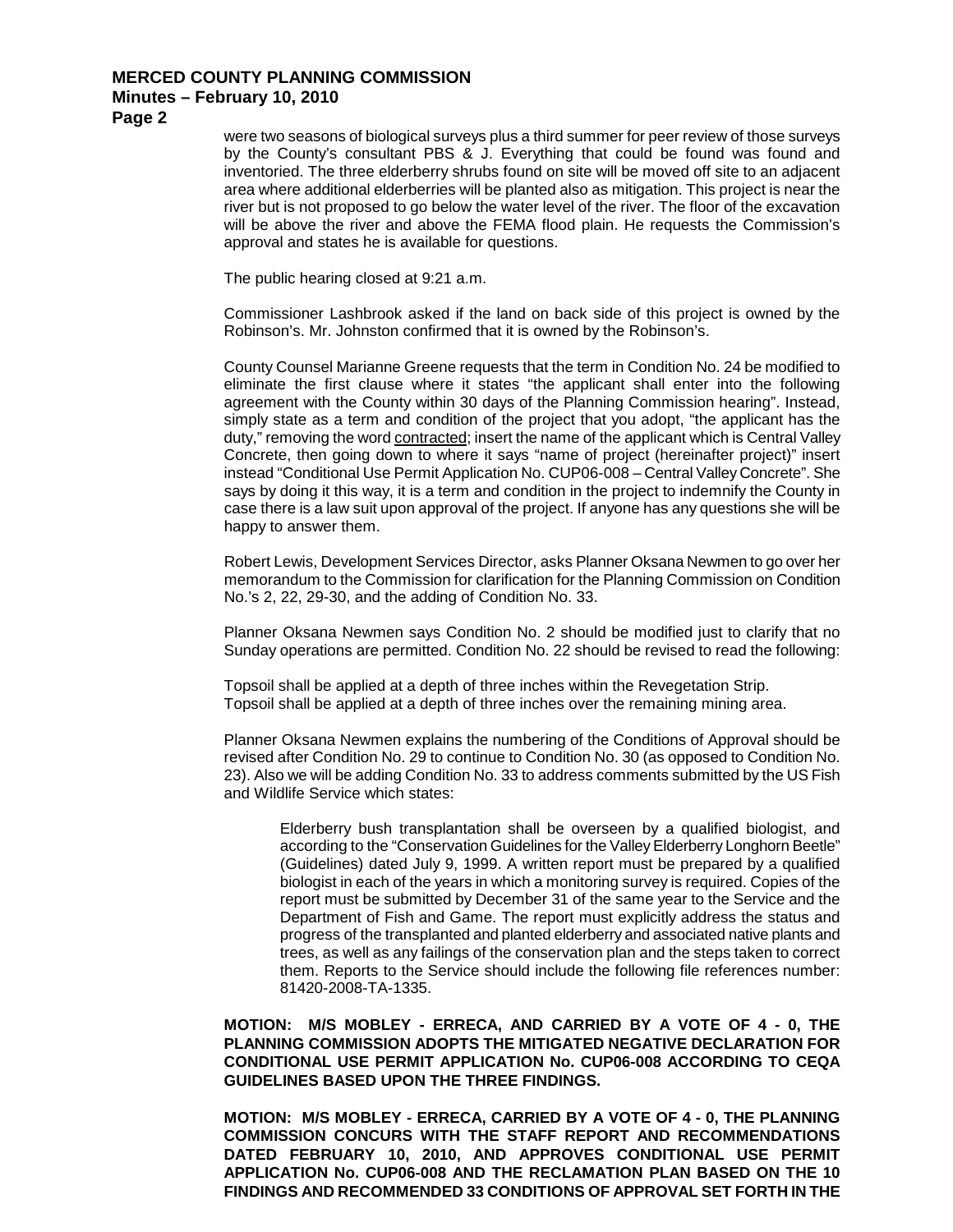**Page 3**

## **STAFF REPORT WITH THE RECOMMENDED CHANGES BY COUNTY COUNSEL TO CONDITION No. 24 AND THE CHANGES AS LISTED IN PLANNER OKSANA NEWMEN'S MEMORANDUM AS FOLLOWS:**

#### **Conditions:**

#### **Planning and Community Development Department**

- 1. Conditional Use Permit No. CUP06-008 is granted to excavate and remove sand mining material for the following:
	- Maximum production 2.2 million cubic yards of sand material.
	- Life of Permit: 10 years (until 2/20/2020).
	- Maximum Area to be excavated: 42 acres.
	- Maximum depth of excavation: Shall be at an elevation at least one foot above the 100 year floodplain, or 187 feet msl, whichever is higher
	- All mining and related uses shall be located, developed, and operated in a manner described on the approved plot plan, cross sections, elevations, and the conditions of this permit.
- 2. Hours of Business Operations shall be limited to the following:
	- Excavation operations shall be limited to 6:00 AM to 6:00 PM, Monday through Saturday.
	- Any expanded volume operations would be of a temporary nature, and not to exceed two weeks at a time, no more than two times per year.
	- No Sunday operations permitted.
- 3. Reclamation of the site shall conform to the Reclamation Plan approved by the County and the Office of Mine Reclamation. Reclamation shall commence at the end of mining of each phase, with final reclamation completed within one year of the completion of mining.
- 4. The project shall comply with standard conditions listed in Planning Commission Resolution No. 97-1 and 97-2.
- 5. The applicant shall comply with all Federal, State and County Requirements including, but not limited to the San Joaquin Valley Air Pollution Control District, Office of Mine Reclamation, and Merced County Public Works – Roads Division.
- 6. Prior to exercising the permit, the applicant shall submit the financial assurance of \$20,821.20. The financial assurance may be in the form of a surety bond, certificate of deposit, letter of credit, or Trust Fund.
- 7. Upon completion of the project, all the machinery and equipment associated with the mining operation shall be removed from the property, unless it will be used for the planned reclaimed use of the site.
- 8. The applicant shall furnish the Planning and Community Development Director with a report describing compliance with the reclamation plan by July 1st of each year. With each report, the permittee shall provide a map to scale, showing current mining progress and reclamation.
- 9. The Planning and Community Development Director or his designee shall review the reclamation plan status report and inspect the mining operation to determine and assure continuing compliance with the approved reclamation plan and the Conditions of Approval. The applicant shall pay the County the actual cost of conducting inspections, annually or at other times, and shall make available to the Planning and Community Development Director such information necessary for determining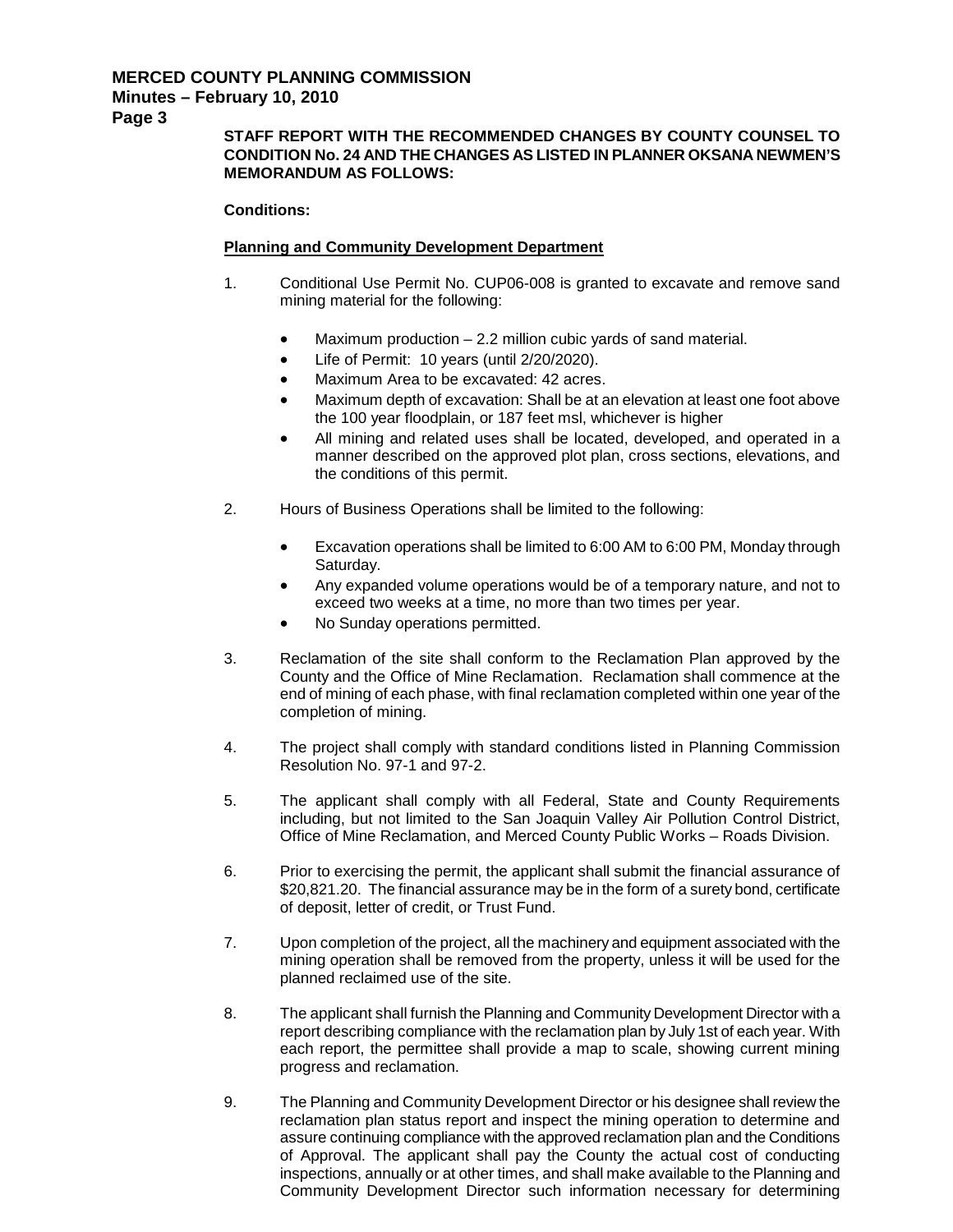## **MERCED COUNTY PLANNING COMMISSION**

## **Minutes – February 10, 2010**

**Page 4**

compliance. The applicant shall be required to pay an initial condition monitoring fee and mitigation measures monitoring fee of **\$304**. Additional fees may be assessed for subsequent inspections as deemed necessary by the County, and shall be billed on a time and materials basis.

- 10. If the Conditional Use Permit is not used within one year, it shall become automatically void without further action. The Planning Commission may extend the Conditional Use Permit if a request is filed by the applicant prior to its expiration. (Zoning Code Section 18.50.09B). However, as identified in Condition No. 1, the permit has a maximum life of ten (10) years.
- 11. If the use authorized by the Conditional Use Permit is abandoned or discontinued for a period of one year the applicant must file an Interim Management Plan application with the County.
- 12. Prior to the sale/transfer/lease of the project site and/or operations, the applicant shall notify the Planning Department of said transaction. The intent of this condition is solely to keep the County apprised of the owner and operator of the site.
- 13. Any revisions and clarifications required by the State Office of Mine Reclamation in regards to the reclamation plan or financial assurance shall be adhered to, and considered as part of the Reclamation Plan.
- 14. Applicant/property owner shall comply with all Federal, State, and Local agency regulations.

## **Publics Works – Roads Division**

15. The applicant shall enter into a Roadway Impact Agreement with the County of Merced prior to removal of material from the site. The Roadway Impact Agreement will stipulate that the project applicant shall keep accurate records of loaded heavy trucks leaving the site. Once every year the applicant shall contribute \$2.50 into the Merced County Road Fund for every loaded heavy truck leaving the site (empty trucks will not be counted). The fee for processing a Roadway Impact Agreement is \$200.00.

#### **Merced Irrigation District**

16. The applicant shall protect the Merced River from any potential contamination generated on the site that could flow by either surface or subsurface means to the Merced River.

#### **San Joaquin Valley Air Pollution Control District**

17. Trucks shall be prohibited from idling within 330 feet of the nearest sensitive receptor (the house across Highway 59). Trucks and/or equipment between 330 feet and 660 feet of the sensitive receptor shall be limited to 5 minutes of idling time at all times. Trucks and/or equipment greater than 660 feet from the nearest sensitive receptor shall not have prescribed idling limits, though should not idle any longer than is necessary.

#### **Office of Mine Reclamation**

- 18. Prior to earthmoving activities at the site, a Stormwater Pollution Prevention Plan shall be completed in accordance with National Pollutant Discharge Elimination System General Permit for Industrial Activities and a Notice of Intent shall be provided to the State Water Resources Control Board.
- 19. As described in the Reclamation Plan, silt fencing shall be installed prior to earthmoving activities at the site.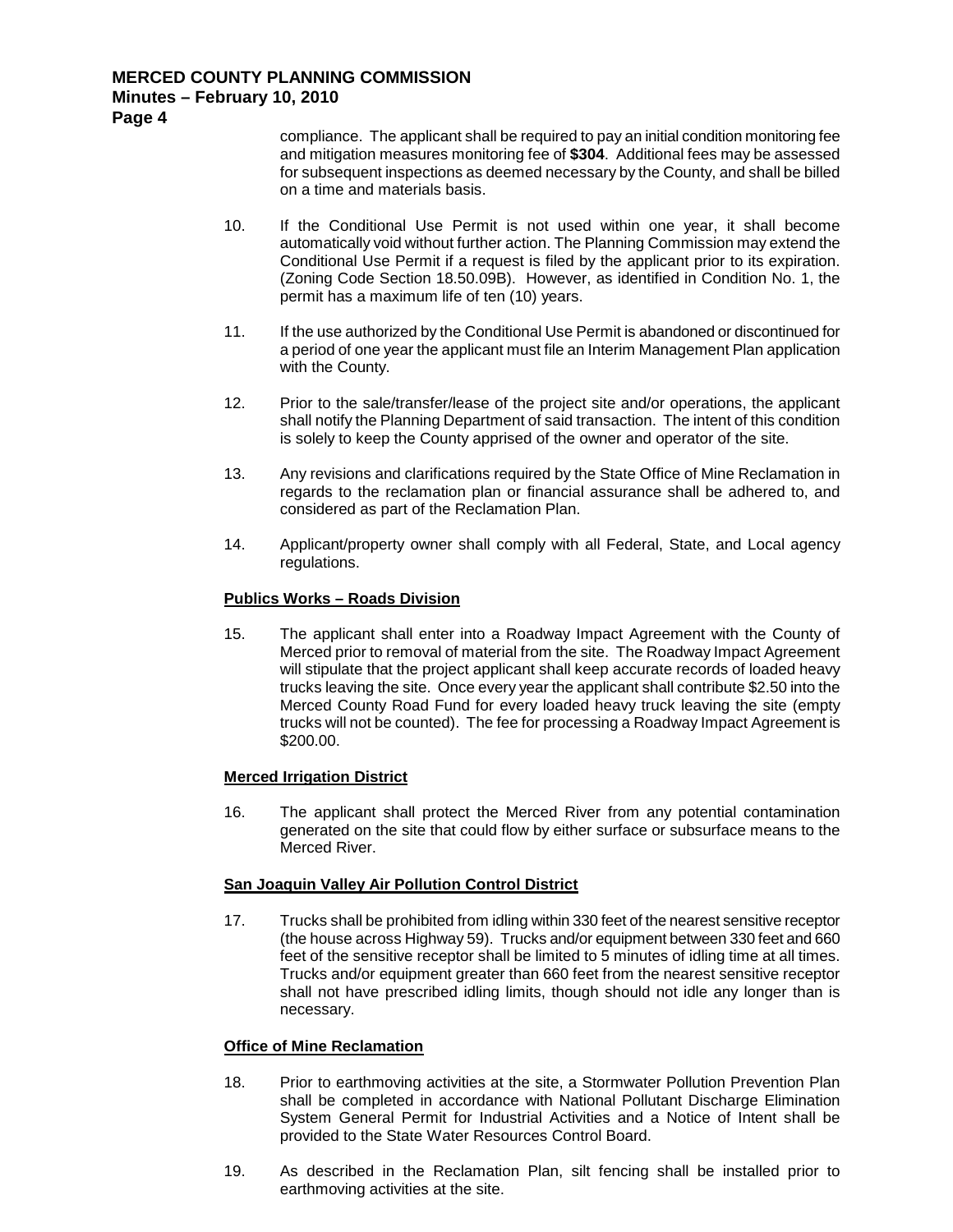20. In conjunction with other existing and proposed stormwater and erosion control measures at the site, the settling basin proposed for the project shall be designed to handle runoff from not less than the 20 year/1 hour intensity storm event.

- 21. Product stockpiles shall be covered or sufficiently watered to minimize the potential for water and wind erosion.
- 22. Topsoil shall be applied at a depth of three inches within the Revegetation Strip. Topsoil shall be applied at a depth of three inches over the remainder of the site.
- 23. Reclaimed areas shall be monitored at least once per year until performance standards have been met for two consecutive years without supplemental irrigation or other intervention.

#### **County Counsel**

24. The applicant shall enter into the following agreement with the County within 30 days of the Planning Commission Hearing:

Central Valley Concrete (hereinafter "Applicant") has the contracted - duty (hereinafter " duty") to indemnify, defend and hold harmless, the County of Merced, its Board of Supervisors, commissions, officers, employees, agents and assigns (hereinafter "County") from and against any and all claims, petitions, demands, liability, judgments, awards, interest, attorney's fees, expert witness and consultant fees and other costs and expenses of whatsoever kind or nature, at any time arising out of or in any way connected with the approval, modification, denial, or the exhaustion of administrative appeals associated with Conditional Use Permit Application No. CUP06-008 – Central Valley Concrete (hereinafter "Project") whether in tort, contract, writ of mandamus, or otherwise. This duty shall include, but not be limited to, claims, petitions, or the like for bodily injury, property damage, personal injury, contractual damages, writ of mandamus, or otherwise alleged to be caused to any person or entity including, but not limited to employees, agents, commissions, boards, and officers of Applicant. Applicant's liability for indemnity under this term and condition shall apply, regardless of fault, to any acts or omissions, willful misconduct, or negligent conduct of any kind, on the part of the Applicant, its employees, subcontractors, agents, and officers. The duty shall extend to any allegation or claim of liability, or petition, except in circumstances found by a jury or judge to be the sole and legal result of the willful misconduct of County. This duty shall arise at the first notice of filing a lawsuit, claim, petition, or allegation of liability against County. Applicant will on request and at its expense, defend any action suit or proceeding arising hereunder. This term and condition shall not be limited to any claim, petition, demand, liability, judgment, award, interest, attorney's fees, expert or consultant witness fees, legal research fees, staff and administrative costs, administrative record costs, materials, and costs and expenses of whatsoever kind or nature, that may arise at the time of project approval, modification, or denial, but shall also apply to all such claims and the like, after Project approval, modification, denial, or the exercise or exhaustion of administrative appeals, including but not limited to actions arising from public interest, land use and environmental legal actions. Attorneys' fees shall include any and all attorneys' fees but not be limited to attorneys' fees and staff time incurred by the offices of County Counsel. County shall have full discretion to select legal counsel of its own choosing to represent County, at a cost not exceeding the prevailing and reasonable rates for counsel practicing environmental and land use law in the State of California, or practicing any other area of law that the County determines the claim may reasonably require. This term and condition for indemnification shall be interpreted to the broadest extent permitted by law.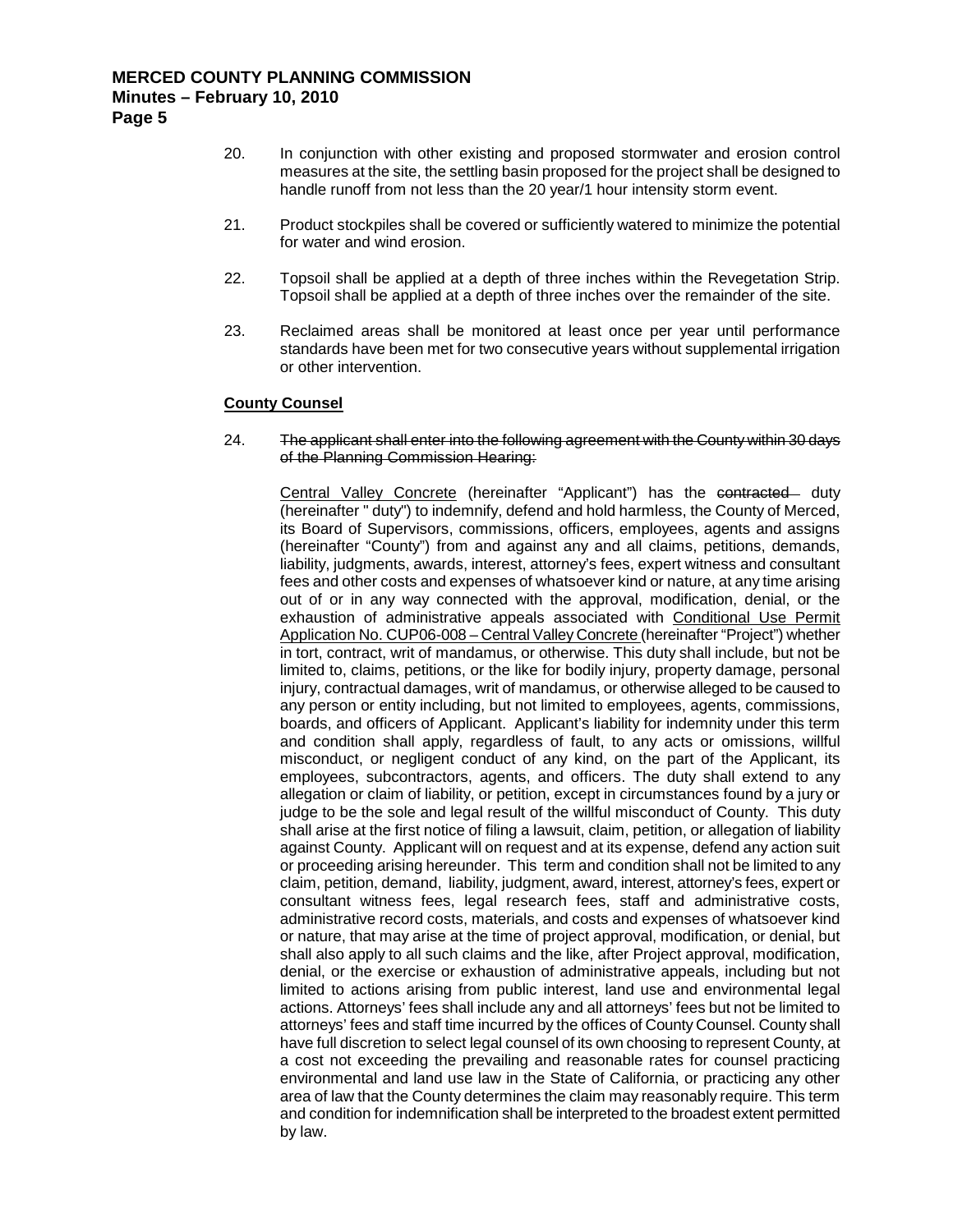#### **Mitigation Measures**

- 25. **AES-1** Prior to project approval, the proposed design of the constructed slopes presented in the project reclamation plan will be modified to create a more natural appearance. This shall be accomplished by reducing slope uniformity and by softening the transition between natural and constructed slopes to better reflect the surrounding topography. In addition, the project revegetation plan will be revised to include planting of a minimum of ten (10) isolated valley oak trees on and/or at the tops of constructed slopes. Measures presented in the reclamation plan to establish and monitor oak planting will apply to plantings required under Measure AES-1, as will the reclamation plan's performance criteria for such plantings. (MM)
- 26. **AES-2** Phase 2 mining activities will be carried in a way to preserve the visual screen currently provided by the hillside in the center of Phase 2 mining operations for as long as practicable. This shall be accomplished by extracting all saleable materials east of the hill prior to commencing operation on top or to the west of the hill. In addition, vegetation removal on Phase 2 lands that are visible from Highway 59 will be delayed until immediately prior to the start of mining operations on those lands. (MM)
- 27. **BIO-1** (a) The project applicant shall conduct Worker Environmental Awareness Program (WEAP) training for construction crews before construction activities begin. The WEAP shall include a brief review of the special-status species and other sensitive resources that could occur in the proposed project site (including their life history and habitat requirements and what portions of the proposed project site they may be found in) and their legal status and protection. The program shall also cover all mitigation measures, environmental permits and proposed project plans, such as the Stormwater Pollution Prevention Plan (SWPPP), Best Management Practices (BMPs), erosion control and sediment plan, and any other required plans. During WEAP training, construction personnel shall be informed of the importance of avoiding ground-disturbing activities outside of the designated work area.

(b) Pursuant to the July 9, 1999 USFWS Conservation Guidelines for the Valley Elderberry Longhorn Beetle, the project applicant shall establish a 20 foot buffer zone around each of the potentially affected elderberry shrubs within which, no mining or excavation or other activities that could result in the damage to or loss of the elderberry shrubs shall occur. This buffer shall be marked with high visibility fencing during excavation so excavation crews can easily avoid them during the excavation of the site. This buffer zone shall remain in place throughout the life of the project.

#### OR

(c) Prior to any ground disturbing activities within 20 feet of the dripline of any elderberry shrub, the applicant or their representative shall initiate consultation pursuant to the Federal Endangered Species Act with the USFWS. Section 10 Consultation will be required if there is no ACOE involvement with this project. Specific mitigation measures for project related impacts on VELB will be developed during this process, but will generally include the following mitigation measures.

(d) If the elderberry shrubs cannot be avoided then those elderberry shrubs shall be transplanted to a USFWS approved location following the guidelines set forth in the July 9, 1999 USFWS Conservation Guidelines for the Valley Elderberry Longhorn Beetle. This location may be established on site, or at an approved mitigation bank.

(e) In addition to transplanting the affected shrubs, the project applicant shall plant 42 additional seedlings or cuttings in the established mitigation area following the guidelines set forth in the July 9, 1999 USFWS Conservation Guidelines for the Valley Elderberry Longhorn Beetle (Table 3.2). (MM)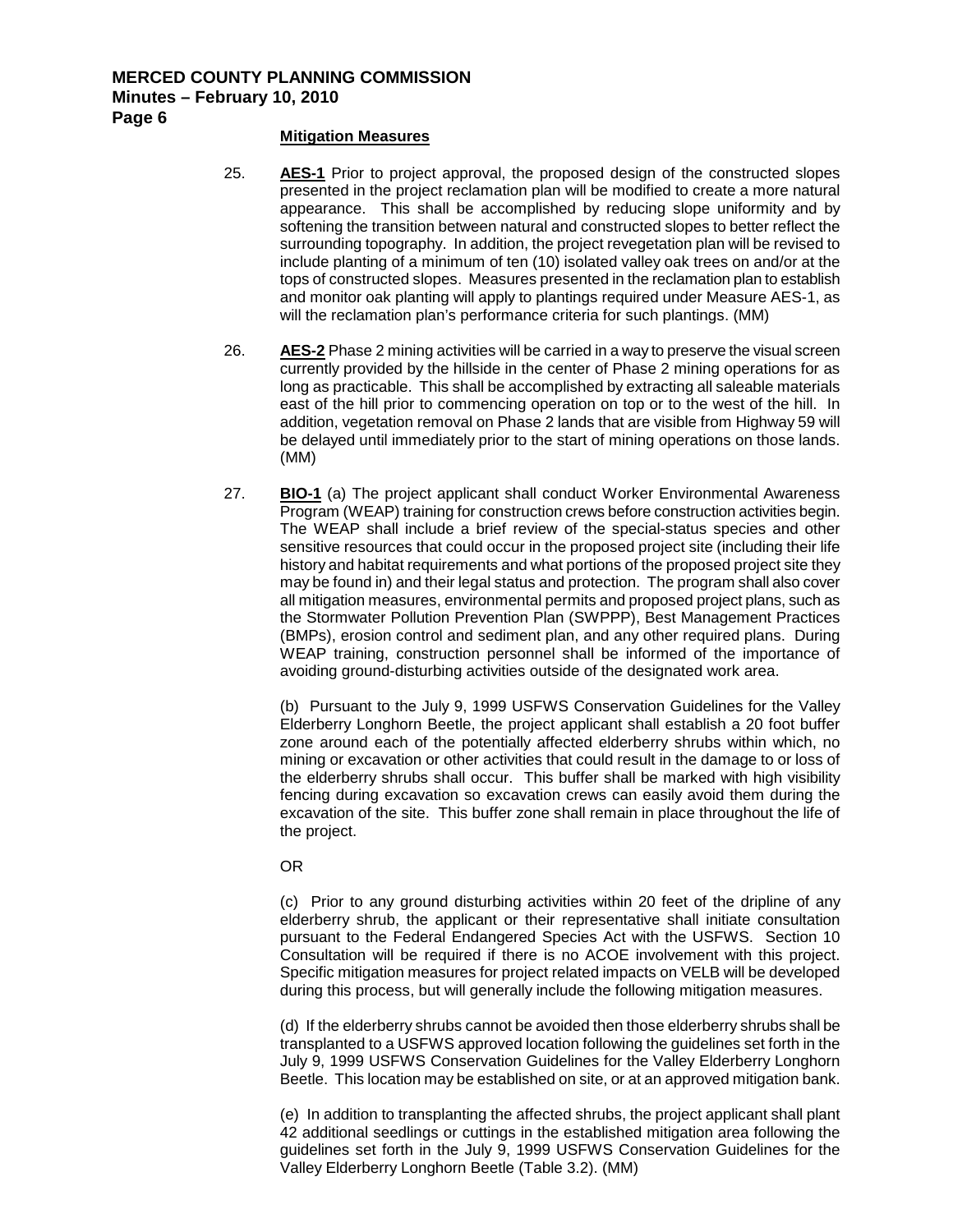# **Page 7**

<span id="page-6-0"></span>Ξ

| <b>TABLE</b><br>3.2               |                        |                                                                                                                           |                  |                                                      |                                                      |                                                         |                                                                                                |  |  |  |
|-----------------------------------|------------------------|---------------------------------------------------------------------------------------------------------------------------|------------------|------------------------------------------------------|------------------------------------------------------|---------------------------------------------------------|------------------------------------------------------------------------------------------------|--|--|--|
| <b>ELDERBERRY MITIGATION1</b>     |                        |                                                                                                                           |                  |                                                      |                                                      |                                                         |                                                                                                |  |  |  |
| <b>Elderberry</b><br><b>Shrub</b> | 3<br>diameter<br>level | Stems 1-Stems 3 - linches or<br>inches $ 5$ inches greater<br>diameter diameter<br>at ground at ground at ground<br>level | Stems 5<br>level | <b>Elderberry</b><br><b>Seedling</b><br><b>Ratio</b> | <b>Associated</b><br>Native Plant to<br><b>Ratio</b> | <b>Elderberry</b><br><b>Seedlings</b><br><b>Planted</b> | Number of Number of<br><b>Associated</b><br><b>Native</b><br>be Plants to be<br><b>Planted</b> |  |  |  |
| <b>ES-01</b>                      | 17                     | 0                                                                                                                         | 0                | 1:1                                                  | 1:1                                                  | 17                                                      | 17                                                                                             |  |  |  |
| ES-02                             | 7                      | $\Omega$                                                                                                                  | $\Omega$         | 1:1                                                  | 1:1                                                  | 7                                                       | 7                                                                                              |  |  |  |
| <b>ES-03</b>                      | 18                     | 0                                                                                                                         | $\Omega$         | 1:1                                                  | 1:1                                                  | 18                                                      | 18                                                                                             |  |  |  |
| <b>Total</b>                      |                        |                                                                                                                           |                  |                                                      |                                                      | 42                                                      | 42                                                                                             |  |  |  |

28. **BIO-2** (a) If mining activities are planned to occur during the nesting season for nesting migratory birds (February 1 - September 15), including Swainson's hawk, and other raptors, pre-construction surveys for active nests shall be conducted with 250 feet of the project site. If an active nest is located, CDFG shall be consulted to determine if mining activities may proceed during the nesting season. Surveys must be conducted within two weeks of the start of mining activities. Survey results must be provided to Merced County and CDFG.

(b) If the above survey does not identify any nesting species within 250 feet of the project site, no additional mitigation would be required to offset impacts on nesting birds. However, should any active bird nests be located within 250 feet of the project site, the following mitigation measures shall be implemented. If bird nests occur on the adjacent properties and mining is scheduled to occur during the breeding season (approximately February 1 through September 15, avoidance shall include the establishment of a non-disturbance buffer zone around the nest site. The size of the buffer zone will be determined in consultation with CDFG, but will likely be 200 feet. The buffer zone shall be delineated by highly visible temporary construction fencing.

If mining related activities cause nest abandonment or forced fledging is necessary within the buffer zone, monitoring of the nest site (funded by the project proponent) by a qualified biologist will be required to determine if the nest is abandoned. If the nest is abandoned and if the nestlings are still alive, the project proponent shall fund the recovery and hacking (controlled release of captive reared young) of the nestling(s).

Routine disturbances, such as routine maintenance activities within 200 feet of an active nest, shall not be prohibited. (MM)

29. **BIO-3** (a) Pre-construction surveys for burrowing owls shall be conducted by an experienced biologist within 30-days prior to the start of work activities where mining is planned in known or suitable habitat areas. If construction activities are delayed for more than 30 days after the pre-construction surveys, then a new preconstruction survey shall be required. All surveys shall be conducted in accordance with the CDFG/California Burrowing Owl Consortium survey protocols.

(b) If burrowing owls are discovered in the project site, CDFG shall be notified. Where construction activities could directly affect burrowing owl survival or reproductive behavior, or where maintenance of a minimum 250-foot buffer zone around active burrowing owls nests (160 feet when owls are not nesting) is not practical, the applicant shall retain an experienced burrowing owl biologist to recommend project/site–specific mitigation measures to avoid violating California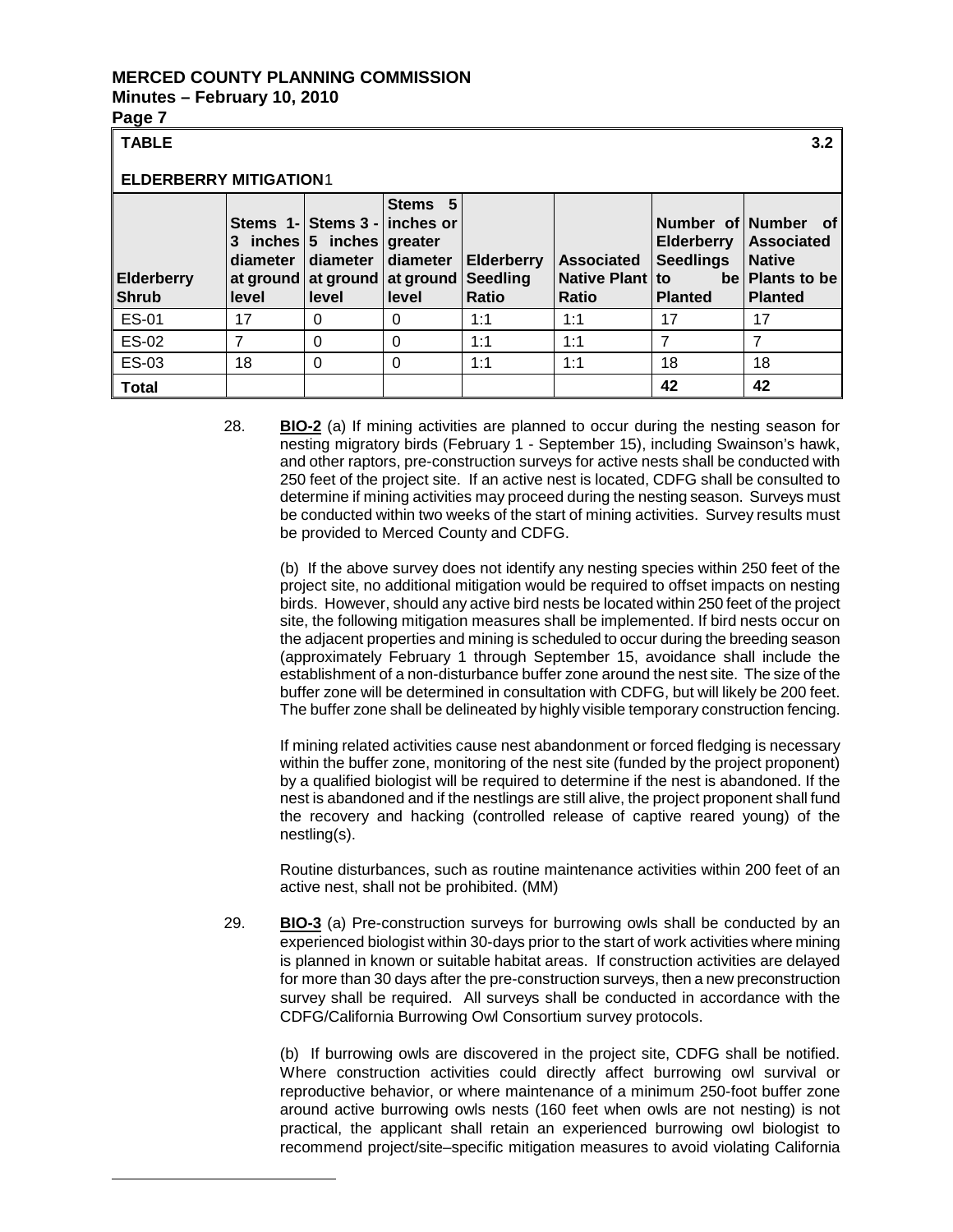**Page 8**

Fish and Game Codes Section 3503 and Section 3503.5 and the MBTA, which could include the following or equally effective measures:

- A site-specific plan to complete sand extraction and reclamation when adult owls are in burrows attending to young nestlings (and thus not disturbed by the presence of construction equipment);
- Modification of construction procedures so construction tasks could be completed in as short a time as possible; and
- Close monitoring of the owls' behavior before, during and after construction so any significant changes in the owls' behavior would be apparent. (MM)
- 30. **BIO-4** To avoid substantial adverse effects on badgers, a qualified biologist shall conduct pre-construction surveys for active burrows within 30 days of ground disturbance activities associated with mining activities to confirm presence or absence of badger in the project vicinity (at least 300 feet around the development area). If no individual badgers or evidence of badger are encountered, no further mitigation would be required.

However, if badger or evidence of badger use is encountered, site-specific measures (e.g., exclusionary fencing, burrow monitoring) shall be prepared by the qualified biologist in coordination with the CDFG and other appropriate agencies and implemented to prevent direct loss of active burrows and/or individuals. If vacated dens are identified during the pre-construction survey, the vacated dens shall be collapsed to discourage badgers from returning to the project site during construction. Mining activities will occur in two phases. If more than two months of inactivity occurring between the two phases, then additional pre-construction surveys shall be conducted for American badger within 30 days of ground disturbance activities associated with mining activities. A pre-construction survey report verifying the absence of active burrows in the development area shall be prepared and provided to the County of Merced for review and approval prior to the initiation of mining activities. The survey report shall also be provided to the CDFG, if requested. (MM)

31. **CUL-1** If any cultural resources, such as unusual amounts of bone or shell, artifacts, or human remains, are encountered during any mining and/or reclamation activities, work shall be suspended within 100 feet of the find. The County of Merced shall be notified immediately of the discovery, and the project proponent shall retain the services of an archaeologist who meets the Secretary of the Interior's Standards for Archaeology to evaluate the find and provide recommendations for treatment of any significant archaeological resources. The archaeologist's recommendations shall be submitted for approval to the County of Merced. The project proponent shall implement approved mitigation, to be verified by the County of Merced.

If human remains are discovered during any reclamation activities, work within 100 feet of the remains shall be suspended immediately and the Merced County Coroner shall be immediately notified. If the remains are determined by the county coroner to be Native American, the Native American Heritage Commission (NAHC) shall be notified within 24 hours. The project proponent shall also retain a professional archaeologist with Native American burial experience to conduct a field investigation of the specific site and consult with the Most Likely Descendant, if any, identified by the NAHC. As necessary, the archaeologist may provide professional assistance to the Most Likely Descendant, including the excavation and removal of the human remains. The County of Merced will be responsible for the approval of recommended mitigation, taking account of the provisions of state law, as set forth in CEQA Guidelines Section 15064.5(e) and Public Resources Code Section 5097.98. The project proponent shall implement the approved mitigation, to be verified by the County of Merced, before the resumption of activities at the site where the remains were discovered. (MM)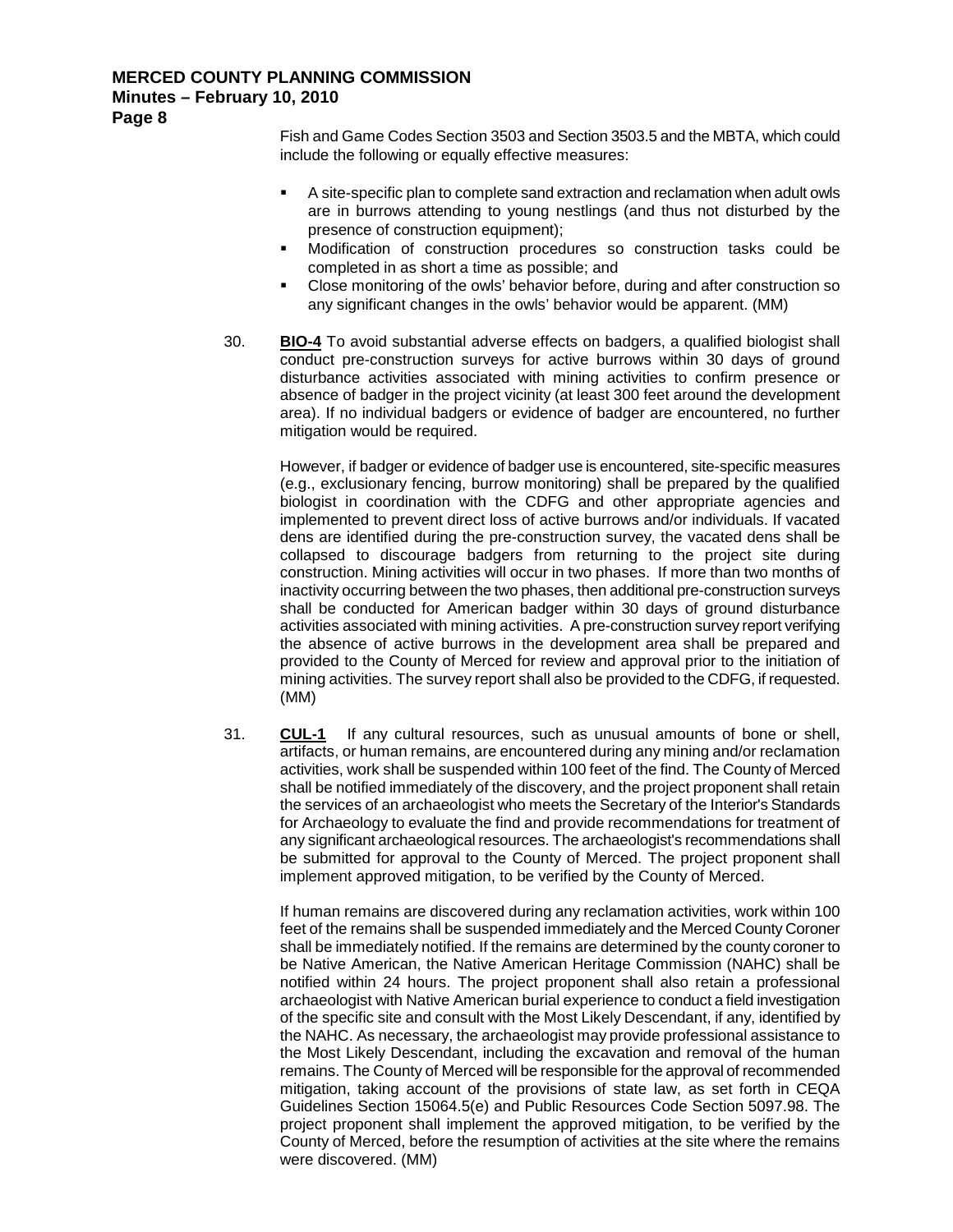**Page 9**

32. **CUL-2** To minimize potential adverse impacts on unique, scientifically important paleontological resources, the project applicant implement the following: Before the start of mining/excavation activities, the project applicant shall retain a qualified paleontologist or archaeologist to train all mining personnel involved with earthmoving activities, including the site superintendent, regarding the possibility of encountering fossils, the appearance and types of fossils likely to be seen during construction, and proper notification procedures should fossils be encountered.

If paleontological resources are discovered during mining, the construction crew shall immediately cease work in the vicinity of the find and notify the Merced County Department of Planning and Community Development. The project applicant shall retain a qualified paleontologist to evaluate the resource and prepare a recovery plan in accordance with Society of Vertebrate Paleontologists (SVP) guidelines (1996). The recovery plan may include a field survey, construction monitoring, sampling and data recovery procedures, museum storage coordination for any specimen recovered, and a report of findings. Recommendations determined by the county to be necessary and feasible shall be implemented before mining activities can resume at the site where the paleontological resources were discovered. (MM)

33. Elderberry bush transplantation shall be overseen by a qualified biologist and according to the "Conservation Guidelines for the Valley Elderberry Longhorn Beetle" (Guidelines) dated July 9, 1999. A written report must be prepared by a qualified biologist in each of the years in which a monitoring survey is required. Copies of the report must be submitted by December 31 of the same year to the Service and the Department of Fish and Game. The report must explicitly address the status and the progress of the transplanted and planted elderberry and associated native plants and trees, as well as any failings of the conservation plan and the steps taken to correct them. Reports to the Service should include the following file references number: 81420-2008-TA-1335.

## **The Planning Commissioners took a 10 minute break.**

**B. RESCIND APPROVAL OF MINOR SUBDIVISION APPLICATION No. MS07-030 – William Morris -** To divide three parcels totaling 380.45 acres into nine parcels, ranging from 40.00 acres to 54.72 acres in size. The project site is located at the southwest corner of American Avenue and Mitchell Road in the Hilmar area. The property is designated Agricultural land use in the General Plan and zoned A- 1 (General Agricultural). **JH**

## **Recommendation:** The actions requested are to:

1) Rescind adoption of the Mitigated Negative Declaration, and

2) Rescind approval of Minor Subdivision Application No. MS07-030 by the Planning Commission on October 14, 2009, that included ten project findings, six conditions of approval, and six mitigation measures, based on policy direction from the Board of Supervisors on January 26, 2010.

Planner James Holland presented the Staff Report and recommendations of approval dated February 10, 2010.

The public hearing opened at 9:43 a.m.

Duane Andrews, Golden Valley Engineering, said he hopes the Commission will approve this project and he is available for questions.

The public hearing closed at 9:44 a.m.

**MOTION: M/S MOBLEY - ERRECA, AND CARRIED BY A VOTE OF 4 - 0, THE PLANNING COMMISSION APPROVES TO RESCIND THE ADOPTION OF THE MITIGATED NEGATIVE DECLARATION AND RELATED FINDINGS OF MINOR SUBDIVISION APPLICATION No. MS07-030 BY THE PLANNING COMMISSION ON**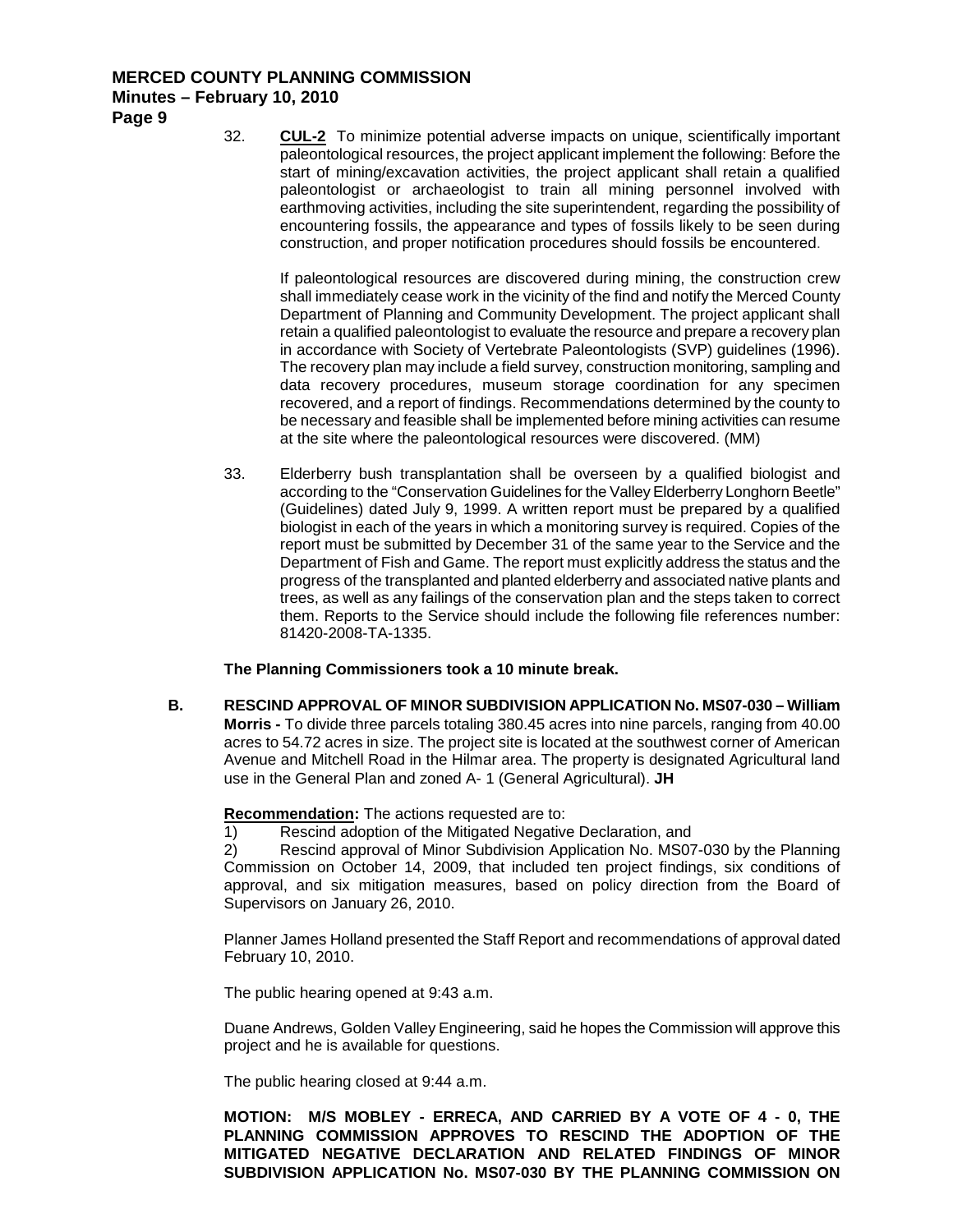**Page 10**

**OCTOBER 14, 2009, BASED ON POLICY DIRECTION FROM THE BOARD OF SUPERVISORS ON JANUARY 26, 2010.**

**MOTION: M/S MOBLEY – ERRECA, AND CARRIED BY A VOTE OF 4 - 0, THE PLANNING COMMISSION APPROVES TO RESCIND APPROVAL OF MINOR SUBDIVISION APPLICATION No. MS07-030 BY THE PLANNING COMMISSION ON OCTOBER 14, 2009. THAT INCLUDED 10 PROJECT FINDINGS, 6 CONDITIONS OF APPROVAL, AND 6 MITIGATION MEASURES, BASED ON POLICY DIRECTION FROM THE BOARD OF SUPERVISORS ON JANUARY 26, 2010.**

**C. MINOR SUBDIVISION APPLICATION No. MS07-030 – William Morris -** To divide three parcels totaling 380.45 acres into nine parcels, ranging from 40.00 acres to 54.72 acres in size. The project site is located at the southwest corner of American Avenue and Mitchell Road in the Hilmar area. The property is designated Agricultural land use in the General Plan and zoned A-1 (General Agricultural). **JH**

**Recommendation:** The actions requested are to:

1) Adopt the Mitigated Negative Declaration, and

2) Approve, disapprove, or modify the application based on the project findings, and subject to the conditions of approval and mitigation measures.

Planner James Holland presented the Staff Report and recommendations of approval dated February 10, 2010.

The public hearing opened at 9:58 a.m.

Duane Andrews, Golden Valley Engineering, said he hopes the Commission will approve this project and he is available for questions.

The public hearing closed at 9:59 a.m.

Commissioner Lashbrook asks if everything about the project is the same as when they heard it the first time.

Planner James Holland says everything is the same with the exception of an additional condition which can be found on page 13 of the Staff Report. Condition No. 7 was requested by County Counsel. It will require the applicant to enter an indemnification agreement with the County. There was also a revision to Mitigation Measure AG-1 to address limiting the total number of future residences that can be constructed across all nine proposed parcels to a maximum of 12 dwellings.

County Counsel Marianne Greene recommends that on Condition No. 7, we strike that introductory clause starting with "The applicant" and ending with "hearing". It should read "Applicant has the duty to indemnify, defend, and hold harmless" then going down to where it says "name of project (hereinafter project)" insert instead "Minor Subdivision Application No. MS07-030". The effect of these changes is simply to incorporate the indemnification clause into the term and condition of the project.

**MOTION: M/S MOBLEY – ERRECA AND CARRIED BY A VOTE OF 4 - 0, THE PLANNING COMMISSION APPROVES TO ADOPT THE MITIGATED NEGATIVE DECLARATION PREPARED FOR MINOR SUBDIVISION APPLICATION No. MS07-030 ACCORDING TO THE CEQA GUIDELINES AND BASED UPON THE 3 FINDINGS.**

**MOTION: M/S MOBLEY – ERRECA, AND CARRIED BY A VOTE OF 4 – 0, THE PLANNING COMMISSION CONCURS WITH THE STAFF REPORT AND RECOMMENDATIONS DATED OCTOBER 14, 2009, AND MAKES THE 10 FINDINGS SET FORTH IN THE STAFF REPORT AND, BASED ON THOSE 10 FINDINGS, APPROVES MINOR SUBDIVISION APPLICATION No. MS07-030 SUBJECT TO THE 7 CONDITIONS OF APPROVAL AND 6 MITIGATION MEASURES WITH THE CHANGES TO AG-1 AND**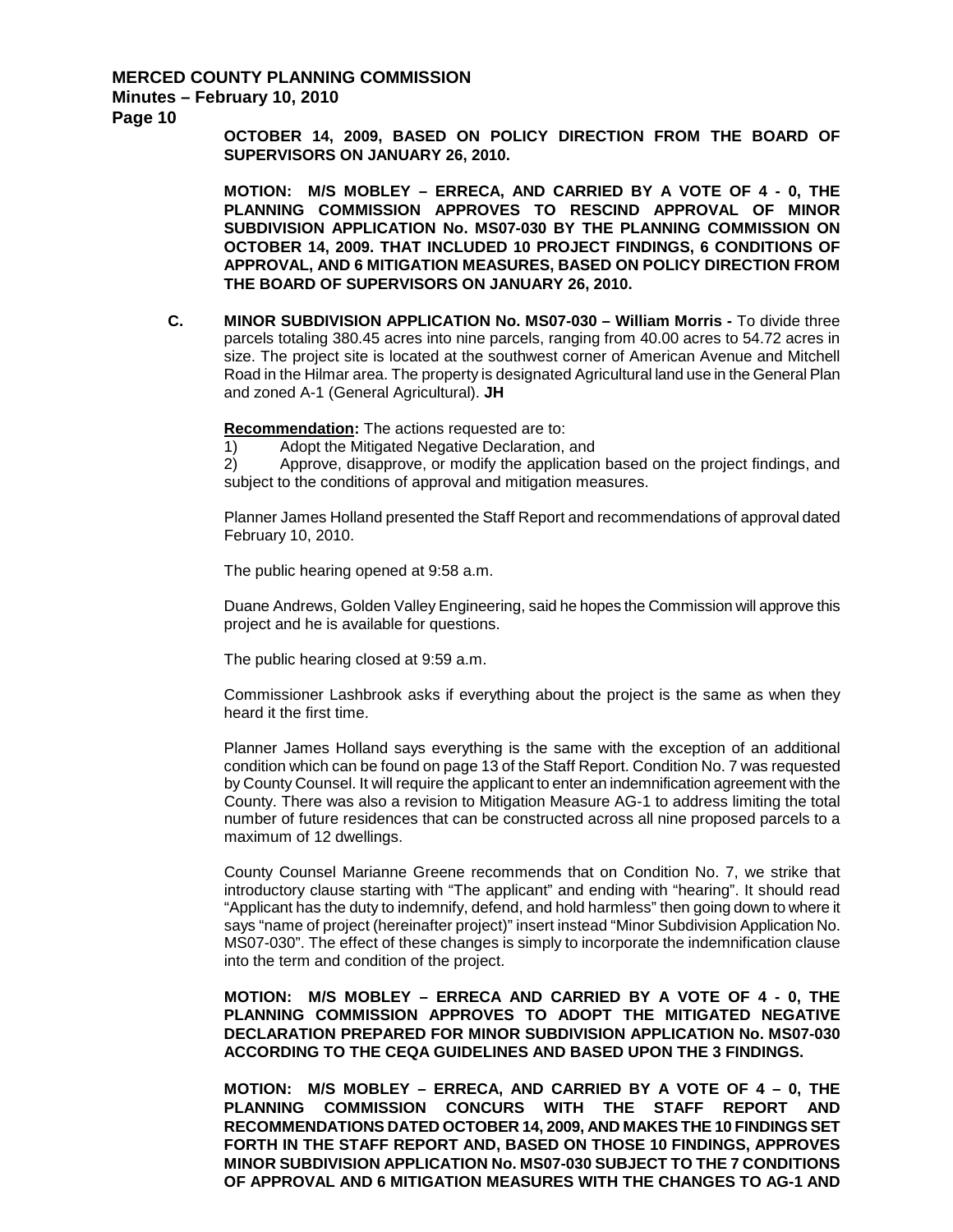**Page 11**

## **CONDITION NO. 7 AS STATED BY COUNTY COUNSEL SET FORTH IN THE STAFF REPORT AS FOLLOWS:**

#### **Conditions:**

#### Planning & Community Development Department

- 1. A parcel map, including all parcels involved, shall be recorded within two (2) years of the approval date, as required by the Subdivision Map Act and Merced County Subdivision Code.
- 2. The applicant shall comply with all applicable County, State and Federal regulations.
- 3. A Right-to-Farm Certificate shall be recorded prior to issuance of any building permits to notify subsequent occupants of the inconveniences of farming operations and the priority to which Merced County places on such operations.

#### Turlock Irrigation District

- 4. The final map should acknowledge the 80-foot strip of land for the Turlock Irrigation District's Lateral 6 right-of-way.
- 5. The District's electric utility maps show existing 12KV overhead facilities throughout the subject parcels. If these facilities are to remain, the District will require electrical easement dedications. Easement descriptions may be done by separate instrument at a later date.
- 6. The owner/developer must apply for a facility change for any pole or electrical facility relocation. Facility changes are performed at developer's expense.

#### County Counsel

7. The applicant shall enter into the following agreement with the County within 30 days of the Planning Commission Hearing:

William Morris (hereinafter "Applicant") has the contracted duty (hereinafter "duty") to indemnify, defend and hold harmless, the County of Merced, its Board of Supervisors, commissions, officers, employees, agents and assigns (hereinafter "County") from and against any and all claims, petitions, demands, liability, judgments, awards, interest, attorney's fees, expert witness and consultant fees and other costs and expenses of whatsoever kind or nature, at any time arising out of or in any way connected with the approval, modification, denial, or the exhaustion of administrative appeals associated with Minor Subdivision Application No. MS07-030 – William Morris (hereinafter "Project"), whether in tort, contract, writ of mandamus, or otherwise. This duty shall include, but not be limited to, claims, petitions, or the like for bodily injury, property damage, personal injury, contractual damages, writ of mandamus, or otherwise alleged to be caused to any person or entity including, but not limited to employees, agents, commissions, boards, and officers of Applicant. Applicant's liability for indemnity under this term and condition shall apply, regardless of fault, to any acts or omissions, willful misconduct, or negligent conduct of any kind, on the part of the Applicant, its employees, subcontractors, agents, and officers. The duty shall extend to any allegation or claim of liability, or petition, except in circumstances found by a jury or judge to be the sole and legal result of the willful misconduct of County. This duty shall arise at the first notice of filing a lawsuit, claim, petition, or allegation of liability against County. Applicant will on request and at its expense, defend any action suit or proceeding arising hereunder. This term and condition shall not be limited to any claim, petition, demand, liability, judgment, award, interest, attorney's fees, expert or consultant witness fees, legal research fees, staff and administrative costs, administrative record costs, materials, and costs and expenses of whatsoever kind or nature, that may arise at the time of project approval, modification, or denial, but shall also apply to all such claims and the like,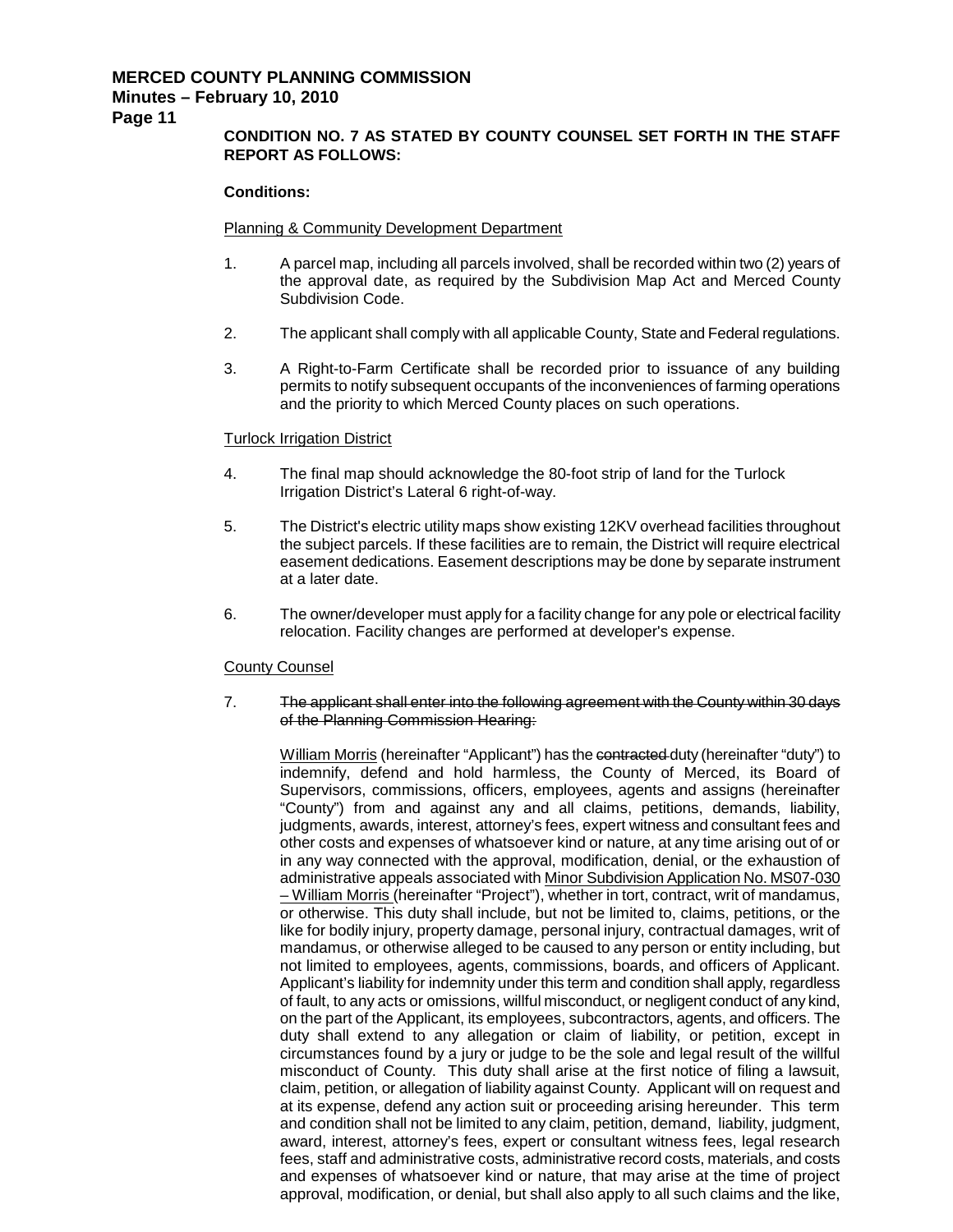**Page 12**

after Project approval, modification, denial, or the exercise or exhaustion of administrative appeals, including but not limited to actions arising from public interest, land use and environmental legal actions. Attorneys' fees shall include any and all attorneys' fees but not be limited to attorneys' fees and staff time incurred by the offices of County Counsel. County shall have full discretion to select legal counsel of its own choosing to represent County, at a cost not exceeding the prevailing and reasonable rates for counsel practicing environmental and land use law in the State of California, or practicing any other area of law that the County determines the claim may reasonably require. This term and condition for indemnification shall be interpreted to the broadest extent permitted by law.

#### **Mitigation Measures**

- **AG-1:** The potential loss of productive farmland to non-agricultural use due to residential development shall be mitigated by the applicant agreeing to restrict the number of potential residences to a maximum of 12 dwelling units for the entire project (9 parcels). The allocation of these residential development rights across the 9 parcels shall be determined by the property owner, placed on the face of the final subdivision map and recorded on the title of each of the 9 parcels.
- **AG-2:** In order to preserve and encourage the economic stability of agriculture, the applicant shall provide accessibility to the existing Turlock Irrigation District facilities for irrigation water through easements to the proposed parcels. The easements shall be reviewed and approved by the Public Works Director. The easements shall be recorded with the Final Map.
- **AG-3:** In order to provide for the continued commercial agricultural viability of each of the 9 parcels proposed by Minor Subdivision Application No. MS07-030, no further subdivision of any of these parcels shall be allowed. A notice restricting future redivision of these parcels shall be placed on the face of the final subdivision map and recorded on the title of each of the 9 parcels.
- **CULT-1:** If archeological materials or paleontological materials are identified, work on that portion of the project shall cease until a resources protection plan conforming to CEQA Section 15064.5 is prepared by a qualified archeologist and/or paleontologist and approved by the County of Merced Community Development Director or authorized representative. Project work may resume in compliance with such plan. If human remains are encountered, the County Coroner shall be contracted immediately and the provisions of State Law carried out.
- **BIO-1:** To ensure there is no take of any Swainson's hawk that may move in to the site between the time the initial study was completed and the initiation of ground/breaking construction activities, a pre-construction survey within 0.25 miles of the project site shall be conducted by a qualified biological consultant to determine the presence of nesting Swainson hawk's prior to any construction occurring on the project site between March 1 and September 15. The survey shall take place no more than thirty days prior to the start of ground breaking/construction activities, and a copy of the survey shall be provided to the Merced County Planning and Community Development Department no less than 20 days prior to the proposed construction start date. Should a nest be discovered within .25 miles of the project site, temporal construction restrictions may be necessary to eliminate the potential for noise disturbance to the nesting hawks. The consultant, who shall consult with appropriate regulatory agencies on possible mitigation, shall base the necessity for restrictions on the location of the nest in relation to construction activities.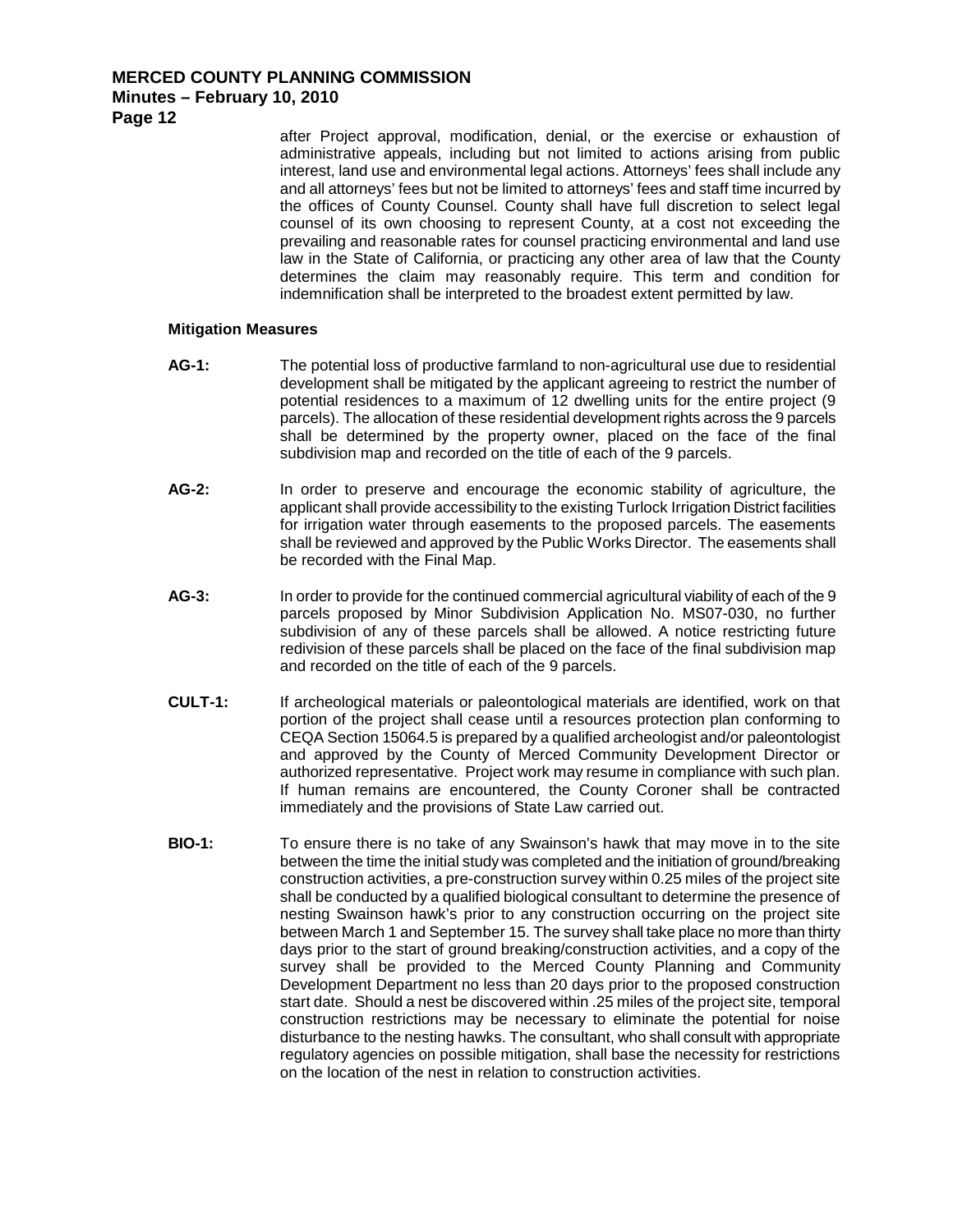## **MERCED COUNTY PLANNING COMMISSION**

#### **Minutes – February 10, 2010**

**Page 13**

**BIO-2:** Prior to any site disturbance, including commencement of any site improvements necessary for recordation of final subdivision map, or, the issuance of any building permit, a qualified biological consultant approved by the County shall be retained by the project proponent to identify any trees that can be used by nesting raptors and/or other birds. These trees shall be clearly marked on-site and the maximum possible number shall be retained during the construction of the project. The retention effort may require the redesign of the site plan. Should it be necessary to remove any trees that could be used by nesting raptors/or other birds to accommodate development and site redesign is not feasible do to site characteristics, the trees shall be felled between September 15 and January 31, outside of the nesting season. The proposed tree retention or removal plan recommended by biological consultant shall be reviewed and approved by the Merced County Planning and Community Development Department no less than 20 days prior to implementation the project proponent shall state in writing to the Merced County Planning and Community Development Department as to why it is necessary to remove any identified tree. The Planning Community Department shall determine the replacement ratio for any identified raptor (or other bird) nesting tree removed from project site.

## **VI. COMMISSION ACTION ITEM**

**A.** To consider as a matter of policy a new format of Planning Commission agenda item project descriptions, including consideration of adding CEQA environmental document information, project recommendations and actions. *(This item was previously presented to the Planning Commission on October 28, 2009, "Agenda Item VIII - Director's Report" and has been scheduled at the request of the Planning Commission at their January 13, 2010 meeting and by policy direction of the Board of Supervisors on January 26, 2010.)* **BK**

**Recommendation:** The actions requested are to:

1) Approve, disapprove, or modify a new Planning Commission agenda item format for project descriptions, including adding CEQA environmental project information, findings, recommendations and actions.

Planner Bob King presented the Staff Report and recommendations of approval dated February 10, 2010.

County Counsel Marianne Greene says she wants to make it clear that the Board of Supervisors directed this as a matter of policy not as a matter of law.

**MOTION: MOBLEY – ERRECA, AND CARRIED BY A VOTE OF 4 – 0, THE PLANNING COMMISSION APPROVES THE NEW PLANNING COMMISSION AGENDA ITEM FORMAT FOR PROJECT DESCRIPTIONS, INCLUDING ADDING CEQA ENVIRONMENTAL PROJECT INFORMATION, FINDINGS, RECOMMENDATIONS AND ACTIONS AS DIRECTED BY THE BOARD OF SUPERVISORS.**

#### **VI. CORRESPONDENCE**

None

#### **VII. GENERAL BUSINESS**

**A. ROSENBERG'S RULES OF ORDER** – Rules of Parliamentary procedure for the 21<sup>st</sup> Century by Dave Rosenberg. (Adopted by the Merced County Board of Supervisors on January 27, 2009).

County Counsel Marianne Greene explains that the Planning Commission needs clear rules to follow; the Board of Supervisors has already adopted the Rosenberg Rules of Order. If we look at the Merced County Code Section 232070 which governs the Planning Commission's transactions of business, it says that the "The actions of the Commission shall require a quorum or three votes because there are five members". As far as the transaction of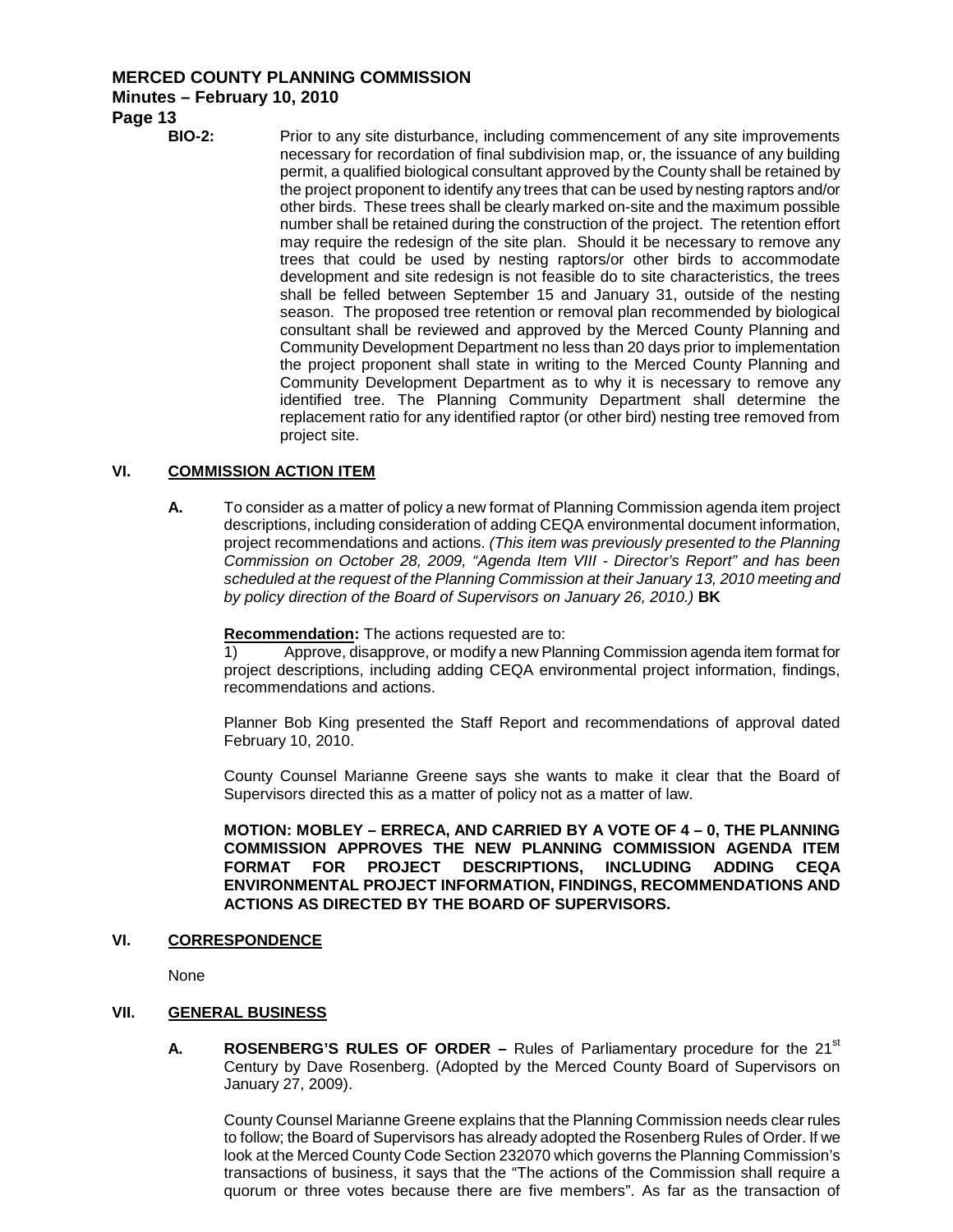**Page 14**

business, that rule doesn't apply. She says when you review the Rosenberg Rules of Order today; keep in mind that the quorum does not apply to motions. There is a distinction between a quorum required for an action and how many votes it takes to pass a motion. An action is when you're taking a quazi judicial action on a project that requires a quorum, but the Planning Commission has the authority to adopt rules of the transactions of its business meaning the motions that it makes during the course of its meetings. The code exactly states "A quorum of the Planning Commission shall consist of three members. Actions of the Commission shall require majority vote by the total membership of the Commission which is three since the membership is five. The Planning Commission shall adopt rules for the transaction of its business." Ms. Greene says that this is the part in the Merced County Code when Rosenberg Rules of Order come up. She asks the Commissioners if they have any questions after reviewing the Rosenberg Rules of Order in August.

Ms. Greene continues by reminding the Commission of the issue regarding the counting of votes during sticky motions she touched on back in August. Ms. Greene states that the Commission will be deciding today whether to follow the Default Rule or the Alternative Rule with regard to abstentions. In the default rule, when there is someone who is abstaining is to count the votes of those who are present and voting so it doesn't count the abstainees because they are not voting. This rule makes it easier to pass motions because there are fewer no votes. Under the Alternative Rule, since the abstentions are counted as a no votes; it makes it harder to pass motions. The Alternative Rule is called the Present Rule or Present Only Rule. To explain further she says the rules state that 2/3 vote is required for motions to limit debate, motions to close nominations, motions to object to consideration, and motions to suspend rules. The motion to suspend rules which comes up when a motion to reconsider an item has been made in an untimely manner. The General Rule for reconsidering items is that the motion to reconsider has to be made at the same meeting or at the very next meeting. But suppose someone wants to reconsider an item at the second meeting beyond when it was decided? If there is a motion to reconsider, you can pretty much guarantee it's going to be a controversial project, and there are going to be division of opinions so let's look at how the abstention rules would play out in a situation where you have one person absent, and one person abstaining. She says that leaves three votes left. Under the Default Rule, a motion would pass on a 2-1-1-1 meaning two yes votes, one no vote, one abstaining, and one absent. The motion passes because it only counts the three members present and voting. The motion to reconsider would pass on those two votes. Under the Alternative Rule, the motion would fail because it counts the abstention as a no vote making it a 2-2 tie. She says that tie votes fail. The Default Rule makes it easier to pass a motion with two votes. There's no right and wrong about what you choose, but it is presented in these Rosenberg Rules of Order as something for the Commission to consider for transacting business.

Commissioner Lashbrook asks how the Board of Supervisors would proceed in this kind of situation.

Ms. Greene apologizes because she put in a question about this yesterday but have not heard back as of yet. She says that the Commission could wait to decide until she finds out what procedures they follow if they'd like.

Commissioner Lashbrook feels that as a Commission, we all need to be here when something is really important. She says it seems like the Alternative Rule does that.

Ms. Greene explains that she doesn't want to take this issue and blow it up into something it's not or put it out of proportion. The main objective here is to review the Rosenberg Rules of Order and understand the basic objectives such as the rules establish order, the rules are clear, and whether they are user friendly. She says the goal is to figure out what would be best for the Commission and whether it would be wise for the Commission to adopt these rules.

Commissioner Lashbrook thinks that the Commission should wait to find out what the Board of Supervisors does; she also would appreciate the opportunity to do some research and see how other areas proceed. She says the information could be brought here for discussion.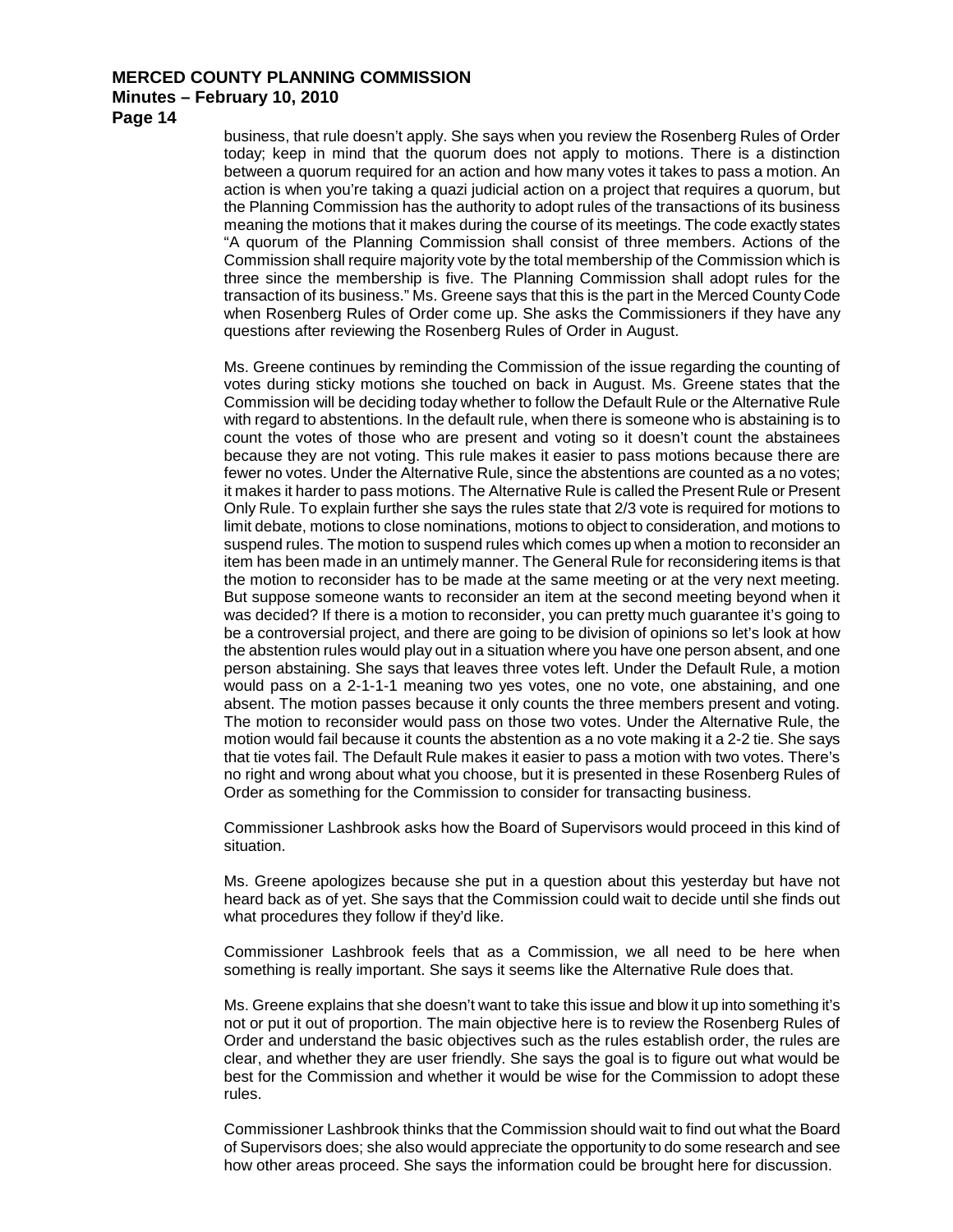**Page 15**

Chairman Tanner asks if this has anything to do with the public portion when we go through a public hearing because according to the County requirements, we still have to have a majority of the five members. He asks if this is just to change the dialogue and the rules of the Commission. He wants to know if we have three present with one abstaining and one absent; do we still have to have three votes to pass the project?

Ms. Greene says yes, which is the point she was trying to make at the beginning. There is a distinction because the code reads that "Actions shall require the majority." She states the rules of how we operate are not an action. A motion to reconsider is not an action by the Planning Commission.

Chairman Tanner says that this kind of situation does not happen very often.

Ms. Greene agrees but says when it does happen, it matters. She says to also think about future Commissions.

Commissioner Lashbrook feels she needs a little more time.

Commissioner Mobley thinks that it would be a good idea to coordinate with the Board of Supervisors so we are not operating on two sets of rules. He says his preference would probably be for the Default Rule. If somebody is going to abstain, they are basically taking themselves out of play. He feels they are saying they don't want to be a part of the decision making process. With the Alternative Rule they essentially are still a part of the decision making process by default. He says he would opt for the Default Rule over the Alternative Rule.

Commissioner Erreca feels that he would also lean toward the Default Rule.

Chairman Tanner agrees but says that the Commission will wait to decide until they find out the direction the Board of Supervisors take.

Ms. Greene states that the Commission can still adopt the Rosenberg Rules of Order today, and just hold off on the abstention issue if they would like.

Chairman Tanner asks if anyone wants to discuss the Rosenberg Rules of Order. If not, he will entertain a motion to either except those rules or not.

**MOTION: M/S MOBLEY – ERRECA, AND CARRIED BY A VOTE OF 4 – 0, THE PLANNING COMMISSION AGREES TO ADOPT THE ROSENBERG RULES OF ORDER AS THE RULES OF ORDER FOR CONDUCTING THE PLANNING COMMISSION MEETINGS WITH THE OPPORTUNITY TO COME BACK TO DISCUSS THE ABSTENTION OPTIONS ONCE THE COMMISSION GETS DIRECTION FROM THE BOARD OF SUPERVISORS.**

#### **VIII. DIRECTOR'S REPORT**

Robert Lewis, Development Services Director says he has nothing to report.

Commissioner Lashbrook asks if the Commission is going to be attending Ethics Training. She thought they had to do it every year.

Bill Nicholson, Assistant Development Services Director says the Ethics Training is run through the Human Resources Department in consolation with County Counsel. He believes it is held in the Board Chambers for all County employees periodically every two years.

Commissioner Lashbrook says she wanted to make sure the Commission is up to date in getting the information we need, and she hasn't heard about it in awhile. She feels it is important that everyone on the Commission is on the same page and thinks some rules need to be set in regard to how many absences are excusable. She asks if this kind of rule is at the discretion of those that appointed them.